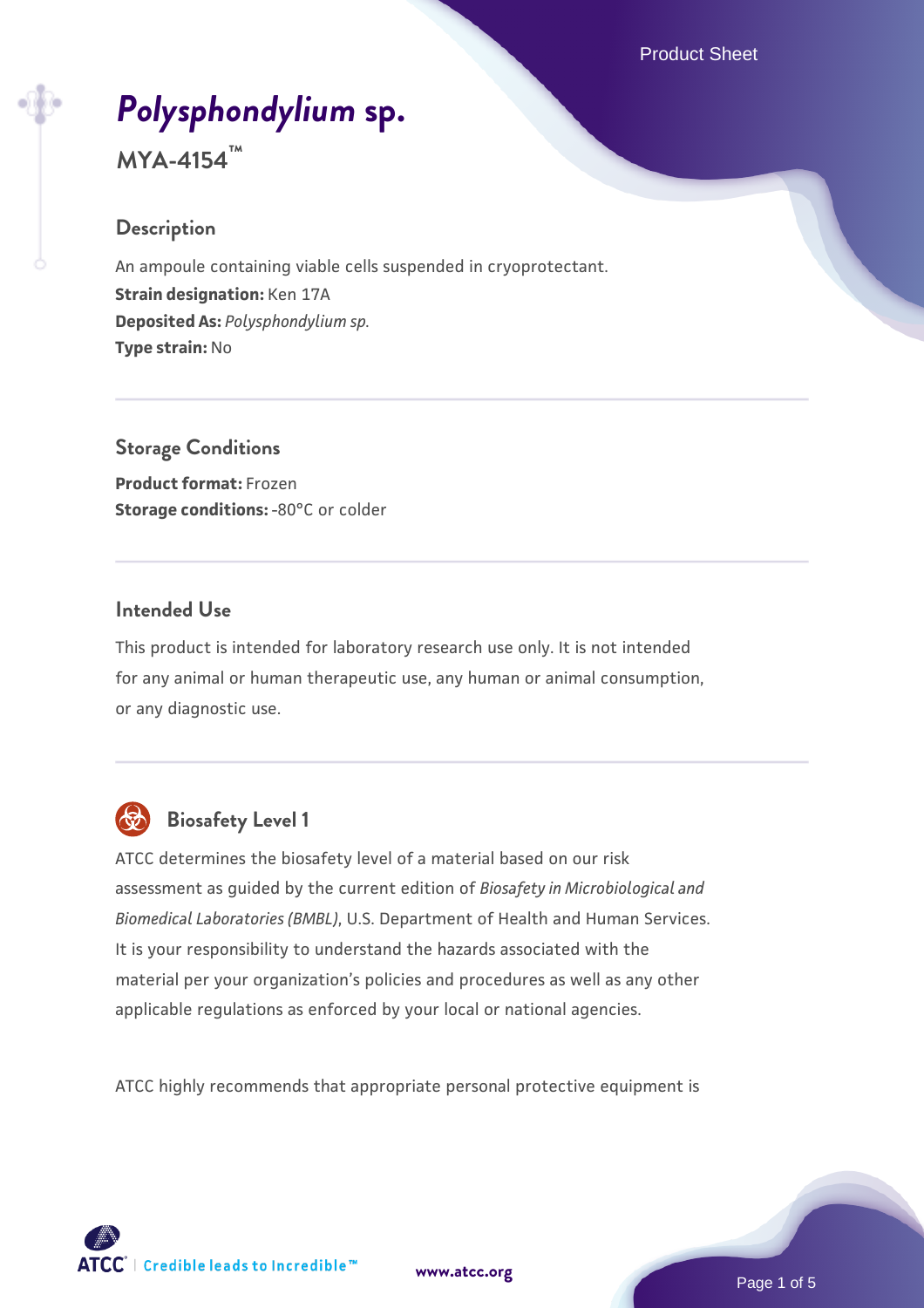always used when handling vials. For cultures that require storage in liquid nitrogen, it is important to note that some vials may leak when submersed in liquid nitrogen and will slowly fill with liquid nitrogen. Upon thawing, the conversion of the liquid nitrogen back to its gas phase may result in the vial exploding or blowing off its cap with dangerous force creating flying debris. Unless necessary, ATCC recommends that these cultures be stored in the vapor phase of liquid nitrogen rather than submersed in liquid nitrogen.

## **Certificate of Analysis**

For batch-specific test results, refer to the applicable certificate of analysis that can be found at www.atcc.org.

#### **Growth Conditions**

**Medium:**  [ATCC Medium 919: Non-nutrient agar](https://www.atcc.org/-/media/product-assets/documents/microbial-media-formulations/9/1/9/atcc-medium-919.pdf?rev=f4e1e31d2b4249c2a4e4c31a4c703c9e) **Temperature:** 20°C **Incubation:** Grown with Escherichia coli (ATCC 23437)

## **Handling Procedures**

**Frozen ampoules** packed in dry ice should either be thawed immediately or stored in liquid nitrogen. If liquid nitrogen storage facilities are not available, frozen ampoules may be stored at or below -70°C for approximately one week. **Do not under any circumstance store frozen ampoules at refrigerator freezer temperatures (generally -20°C)**. Storage of frozen material at this temperature will result in the death of the culture.



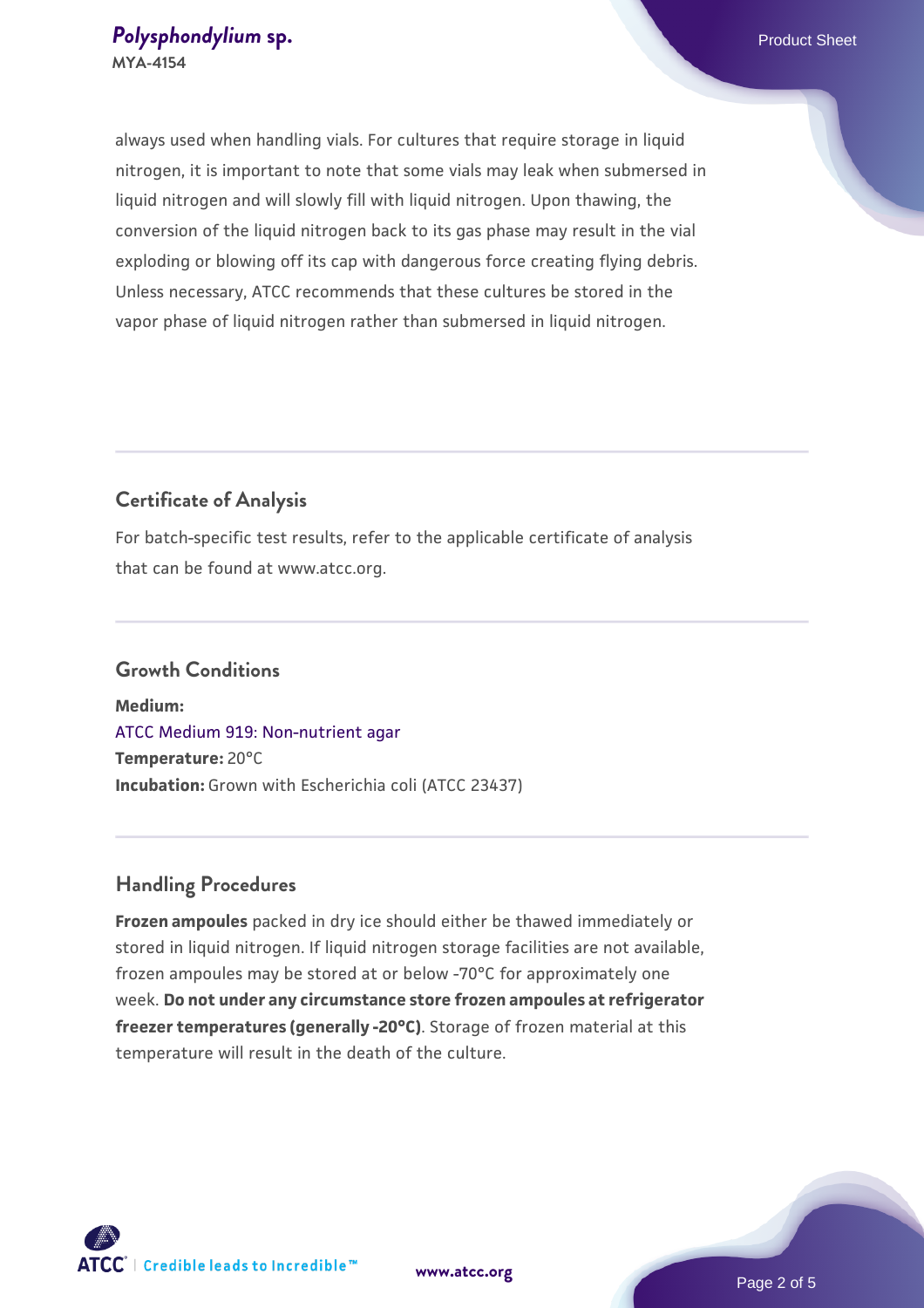- 1. To thaw a frozen ampoule, place in a **25°C to 30°C** water bath, until just thawed **(approximately 5 minutes)**. Immerse the ampoule just sufficient to cover the frozen material. Do not agitate the ampoule.
- 2. Immediately after thawing, wipe down ampoule with 70% ethanol and aseptically transfer at least 50 µL (or 2-3 agar cubes) of the content onto a plate or broth with medium recommended.
- 3. Incubate the inoculum/strain at the temperature and conditions recommended.
- 4. Inspect for growth of the inoculum/strain regularly for up to 4 weeks. The time necessary for significant growth will vary from strain to strain.

## **Material Citation**

If use of this material results in a scientific publication, please cite the material in the following manner: *Polysphondylium* sp. (ATCC MYA-4154)

#### **References**

References and other information relating to this material are available at www.atcc.org.

#### **Warranty**

The product is provided 'AS IS' and the viability of ATCC<sup>®</sup> products is warranted for 30 days from the date of shipment, provided that the customer has stored and handled the product according to the information included on the product information sheet, website, and Certificate of Analysis. For living cultures, ATCC lists the media formulation and reagents that have been found to be effective for the product. While other unspecified media and reagents may also produce satisfactory results, a change in the ATCC and/or depositor-recommended protocols may affect the recovery, growth, and/or function of the product. If an alternative medium

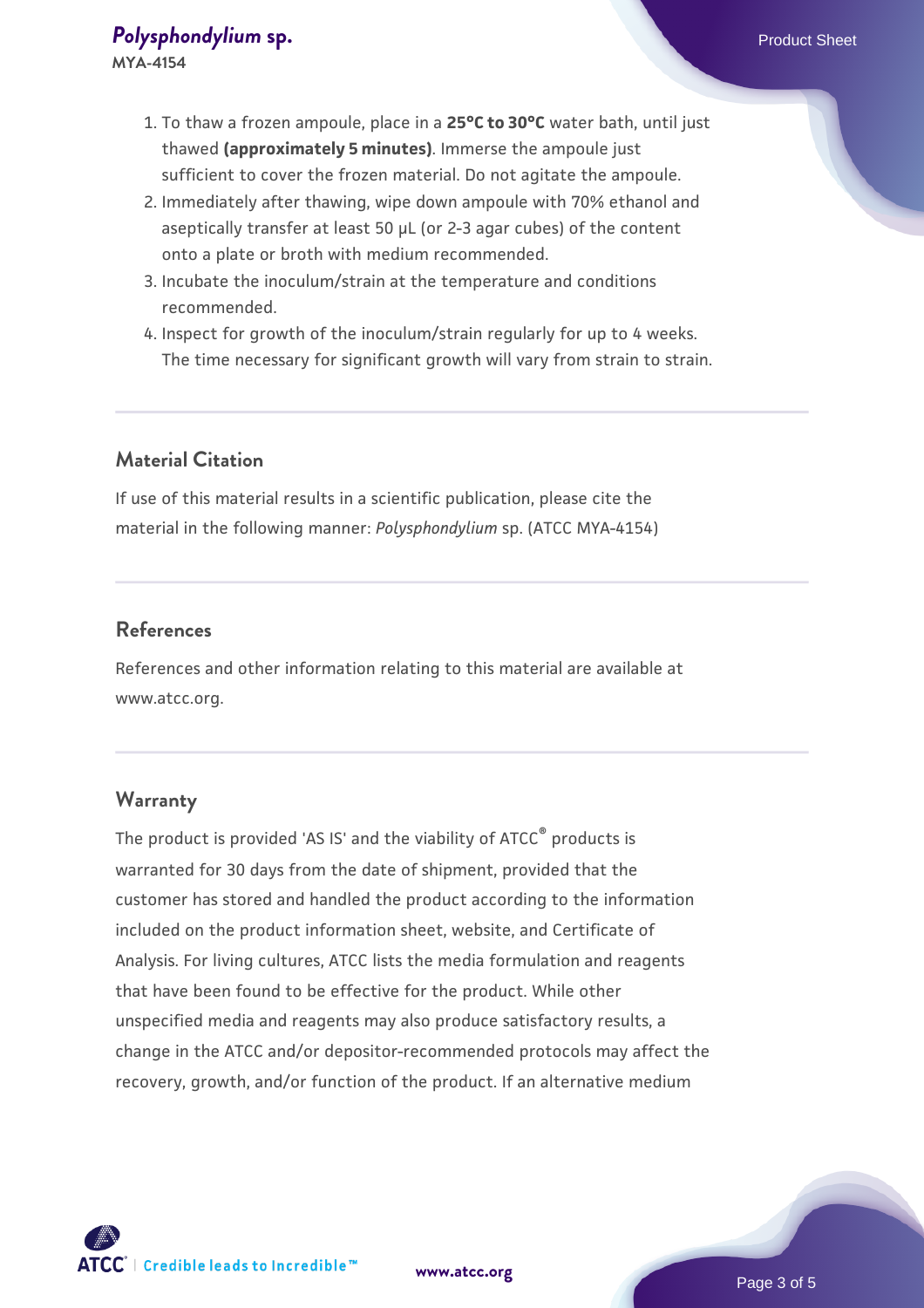#### **[Polysphondylium](https://www.atcc.org/products/mya-4154) [sp.](https://www.atcc.org/products/mya-4154) Polysphondylium sp. Product Sheet MYA-4154**

formulation or reagent is used, the ATCC warranty for viability is no longer valid. Except as expressly set forth herein, no other warranties of any kind are provided, express or implied, including, but not limited to, any implied warranties of merchantability, fitness for a particular purpose, manufacture according to cGMP standards, typicality, safety, accuracy, and/or noninfringement.

### **Disclaimers**

This product is intended for laboratory research use only. It is not intended for any animal or human therapeutic use, any human or animal consumption, or any diagnostic use. Any proposed commercial use is prohibited without a license from ATCC.

While ATCC uses reasonable efforts to include accurate and up-to-date information on this product sheet, ATCC makes no warranties or representations as to its accuracy. Citations from scientific literature and patents are provided for informational purposes only. ATCC does not warrant that such information has been confirmed to be accurate or complete and the customer bears the sole responsibility of confirming the accuracy and completeness of any such information.

This product is sent on the condition that the customer is responsible for and assumes all risk and responsibility in connection with the receipt, handling, storage, disposal, and use of the ATCC product including without limitation taking all appropriate safety and handling precautions to minimize health or environmental risk. As a condition of receiving the material, the customer agrees that any activity undertaken with the ATCC product and any progeny or modifications will be conducted in compliance with all applicable laws, regulations, and guidelines. This product is provided 'AS IS' with no representations or warranties whatsoever except as expressly set forth herein and in no event shall ATCC, its parents, subsidiaries, directors, officers, agents, employees, assigns, successors, and affiliates be liable for indirect, special, incidental, or consequential damages of any kind in connection with or arising out of the customer's use of the product. While reasonable effort is made to ensure authenticity and reliability of materials on deposit, ATCC is